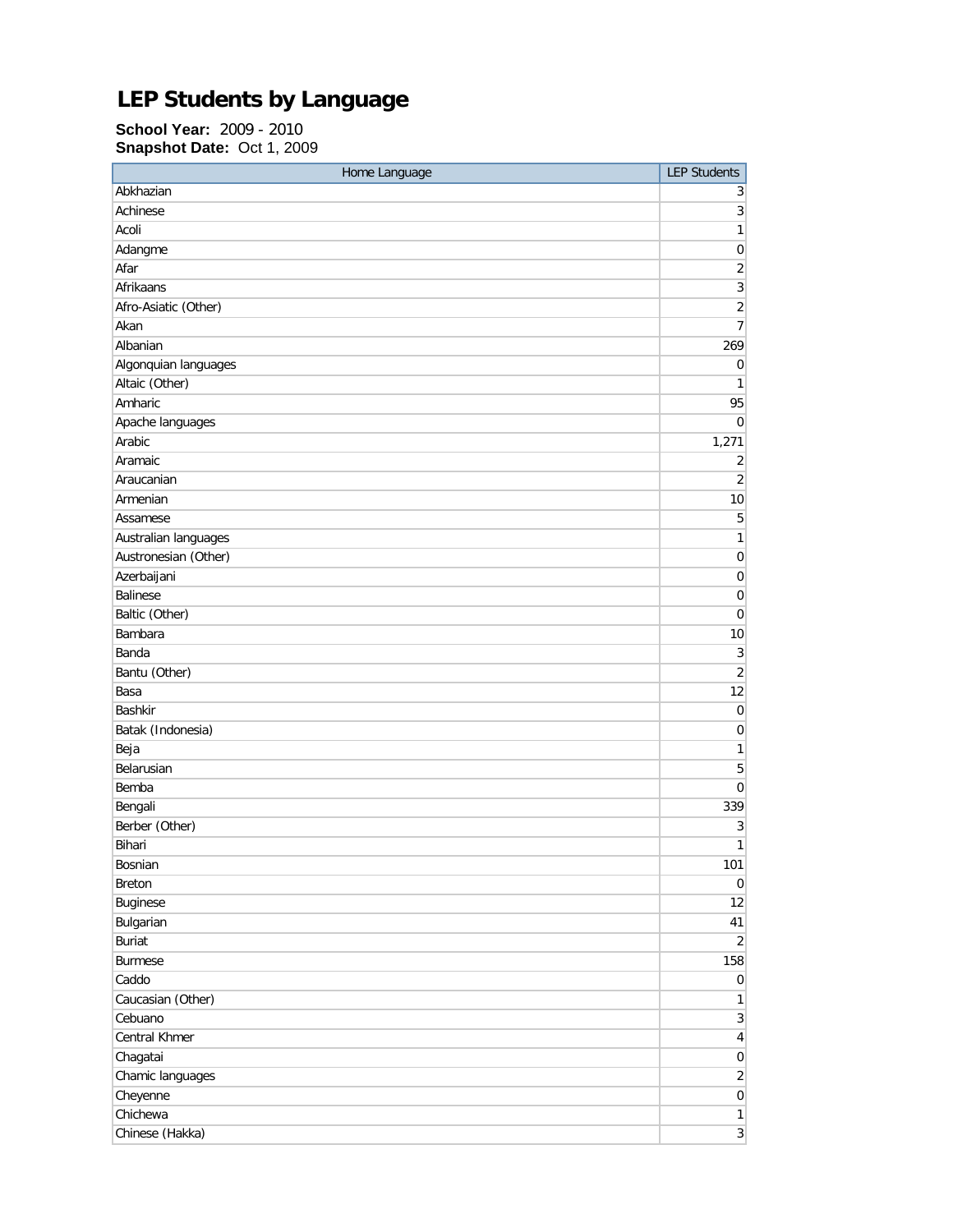| Home Language                                                                       | <b>LEP Students</b> |
|-------------------------------------------------------------------------------------|---------------------|
| Chinese (Mandarin); Chinese, Hakka; Chinese, Yue/Cantonese; Chinese, Minnan Fukiene | 1,751               |
| Chinese (Minnan Fukiene)                                                            | $\overline{2}$      |
| Chinese (Yue/Cantonese)                                                             | $\mathbf{3}$        |
| Chinook jargon                                                                      | $\boldsymbol{0}$    |
| Chipewyan                                                                           | 1                   |
| Chuang                                                                              | $\mathbf 0$         |
| Church Slavic                                                                       | 4                   |
| Church Slavonic                                                                     | 0                   |
| Cree                                                                                | 1                   |
| Creek                                                                               | 0                   |
| Creoles and pidgins (Other)                                                         | 403                 |
| Creoles and pidgins, English-based (Other)                                          | 129                 |
| Creoles and pidgins, French-based (Other)                                           | 102                 |
| Creoles and pidgins, Portuguese-based (Other)                                       | 0                   |
| Crimean Turkish                                                                     | 3                   |
| Croatian                                                                            | 11                  |
| Cushitic (Other)                                                                    | 5                   |
| Czech                                                                               | 6                   |
| Dakota                                                                              | $\mathbf 0$         |
| Danish                                                                              | 3                   |
| Dargwa                                                                              | 0                   |
| Dinka                                                                               | 4                   |
| Dogri                                                                               | $\mathbf 0$         |
| Duala                                                                               |                     |
| Dutch / Flemish                                                                     | 0                   |
|                                                                                     | 16                  |
| Dutch, Middle                                                                       | 15                  |
| Dyula                                                                               | 0                   |
| Dzongkha                                                                            | 4                   |
| Eastern Frisian                                                                     | 0                   |
| Edo                                                                                 | 1                   |
| Efik                                                                                | 5                   |
| Egyptian (Ancient)                                                                  | 26                  |
| Ekajuk                                                                              | 0                   |
| Elamite                                                                             | 0                   |
| English (Barbados); English (Guayana); English (Jamaican); English (Trinidad)       | 2,587               |
| English, Middle (1100-1500)                                                         | $\mathbf{1}$        |
| English, Old (ca.450-1100)                                                          | $\overline{0}$      |
| Erzya                                                                               | $\overline{0}$      |
| Esperanto                                                                           | $\overline{0}$      |
| Estonian                                                                            | $\overline{4}$      |
| Ewe                                                                                 | $\overline{7}$      |
| Fanti                                                                               | 10 <sup>1</sup>     |
| Faroese                                                                             | $\mathbf{3}$        |
| Fijian                                                                              | $\overline{0}$      |
| Filipino                                                                            | 24                  |
| Finnish                                                                             | 6                   |
| Finno-Ugrian (Other)                                                                | $\overline{2}$      |
| French                                                                              | 552                 |
| French, Middle (ca.1400-1600)                                                       | $\mathbf{1}$        |
| French, Old (842-ca.1400)                                                           | 1                   |
| Fulah                                                                               | $6 \mid$            |
| Ga                                                                                  | $7\vert$            |
| Gaelic                                                                              | 1                   |
| Ganda                                                                               | 1                   |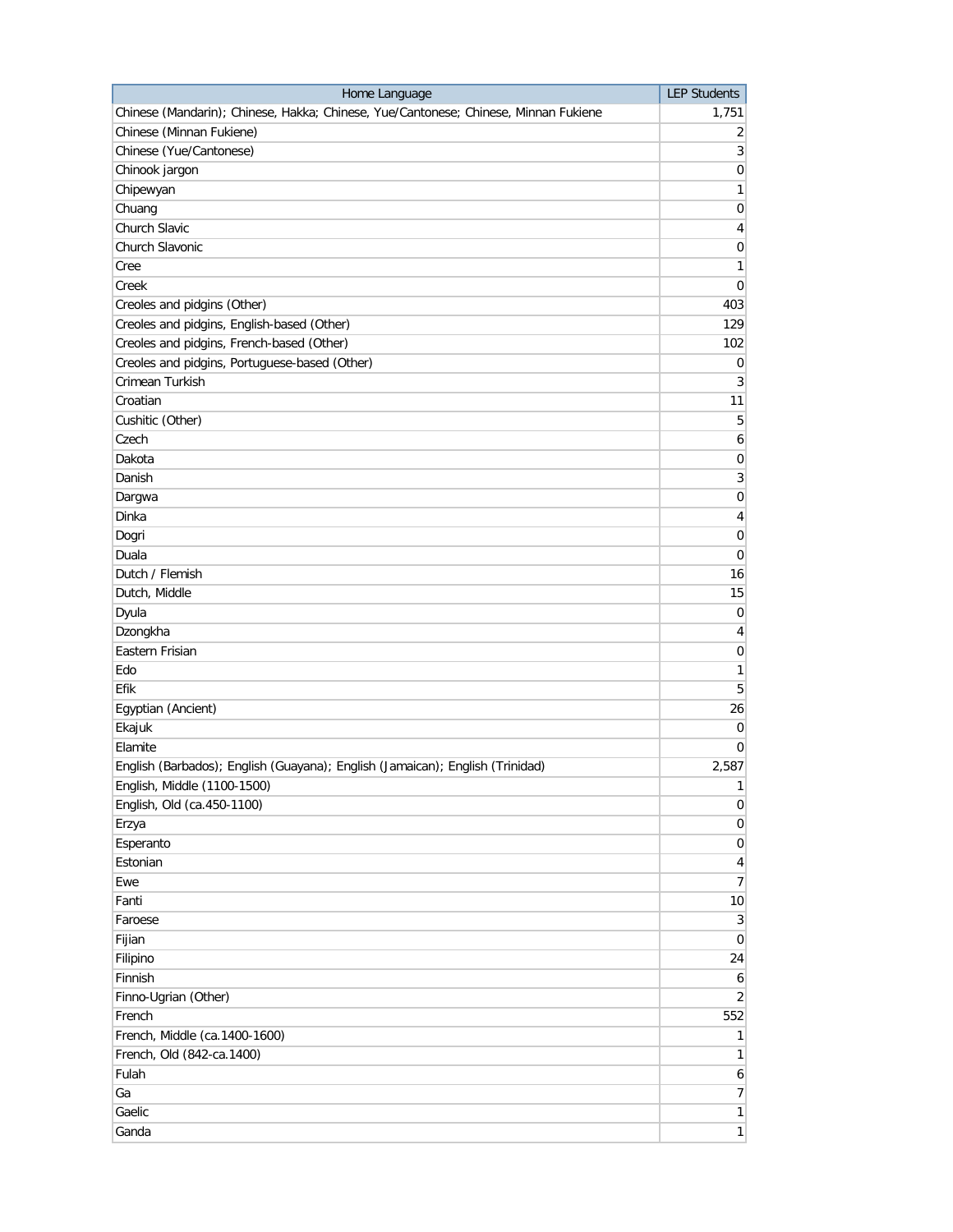| Home Language                                              | <b>LEP Students</b> |
|------------------------------------------------------------|---------------------|
| Gayo                                                       | $\overline{0}$      |
| Georgian                                                   | 27                  |
| German                                                     | 77                  |
| German, Low                                                | $\overline{2}$      |
| German, Middle High (ca. 1050-1500)                        | $\overline{0}$      |
| German, Old High (ca.750-1050                              | $\bf 8$             |
| Germanic (Other)                                           | 7                   |
| Gilbertese                                                 | $\mathbf{1}$        |
| Grebo                                                      | $\mathbf{1}$        |
| Greek, Ancient (to 1453)                                   | $\mathbf{1}$        |
| Greek, Modern (1453-)                                      | 43                  |
| Guarani                                                    | $\overline{0}$      |
| Gujarati                                                   | 552                 |
| Haida                                                      | $\overline{7}$      |
| Haitian                                                    | $\overline{3}$      |
| <b>Haitian Creole</b>                                      | 99                  |
| Hausa                                                      | $\overline{7}$      |
| Hawaiian                                                   | $\mathbf{1}$        |
| Hebrew                                                     | 54                  |
| Herero                                                     | $\overline{0}$      |
| Himachali                                                  | 1                   |
| Hindi                                                      | 173                 |
| Hmong                                                      | 66                  |
| Hungarian                                                  | 5                   |
| Iban                                                       | 20                  |
| Icelandic                                                  | $\mathbf{1}$        |
| Ido                                                        | $\pmb{0}$           |
| Igbo                                                       | $\sqrt{3}$          |
| Iloko                                                      | $\overline{3}$      |
| Indo-European (Other)                                      | $\overline{0}$      |
| Indonesian                                                 | 110                 |
| Interlingua (International Auxiliary Language Association) | $\overline{0}$      |
| Inuktitut                                                  | $\sqrt{3}$          |
| Iranian (Other)                                            | $\mathbf{1}$        |
| Irish                                                      | $\boldsymbol{0}$    |
| Iroquoian languages                                        | 1                   |
| Italian                                                    | 112                 |
| Japanese                                                   | 105                 |
| Javanese                                                   | $\overline{0}$      |
| Kalaallisut; Greenlandic                                   | $\overline{0}$      |
| Kalmyk                                                     | $\overline{2}$      |
| Kamba                                                      | $\mathbf{1}$        |
| Kannada                                                    | $\mathsf{q}$        |
| Kanuri                                                     | $\mathbf{1}$        |
| Kara-Kalpak                                                | $\overline{0}$      |
| Karachay-Balkar                                            | $\overline{0}$      |
| Karen                                                      | 129                 |
| Kashmiri                                                   | 1                   |
| Kashubian                                                  | 1                   |
| Kazakh                                                     | $\vert 4 \vert$     |
| Khasi                                                      | $\overline{0}$      |
| Khmer                                                      | 740                 |
| Khoisan (Other)                                            | $\overline{3}$      |
| Kikuyu                                                     | 66                  |
|                                                            |                     |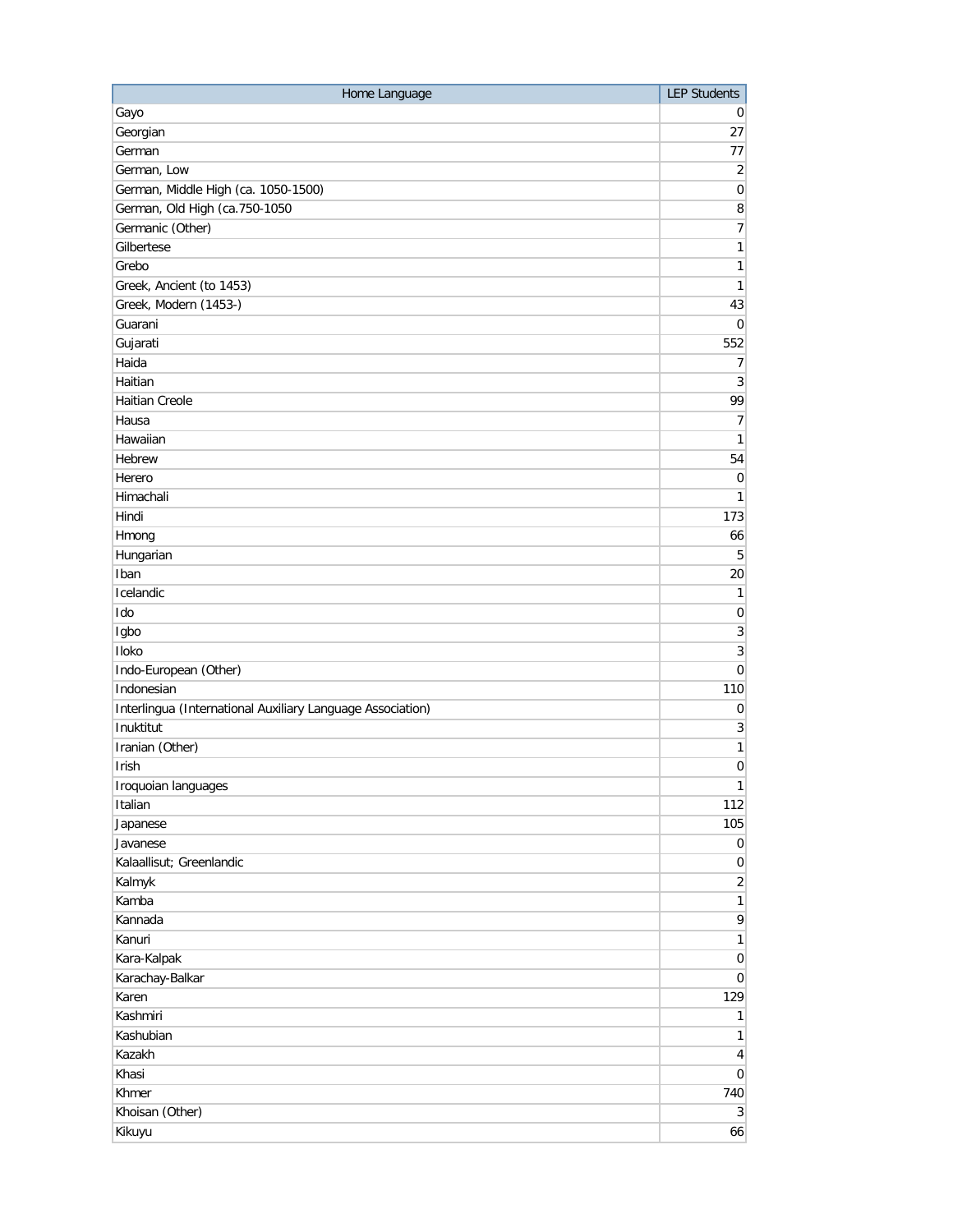| Kinyarwanda<br>7<br>Kirghiz<br>$\pmb{0}$<br>Kongo<br>2<br>Konkani<br>$\mathbf{1}$<br>Korean<br>609<br>Kpelle<br>6<br>Kru<br>8<br>Kumyk<br>$\boldsymbol{0}$<br>Kurdish<br>16<br>Kyrgyz<br>1<br>Ladino<br>$\mathbf 0$<br>100<br>Lao<br>Latvian<br>1<br>Limburgan<br>$\pmb{0}$<br>Lingala<br>3<br>Lithuanian<br>3<br>$\mathbf{1}$<br>Lunda<br>Luo (Kenya and Tanzania)<br>3<br>Luxembourgish<br>$\boldsymbol{0}$<br>Macedonian<br>4<br>Madurese<br>$\boldsymbol{0}$<br>Magahi<br>$\boldsymbol{0}$<br>Malay<br>18<br>Malayalam<br>199<br>Maldivian<br>$\mathbf 0$<br>Maltese<br>1<br>Manchu<br>0<br>Mandar<br>9<br>Mandingo<br>167<br>Marathi<br>14<br>Mayan languages<br>$\overline{2}$<br>Mende<br>14 |
|-----------------------------------------------------------------------------------------------------------------------------------------------------------------------------------------------------------------------------------------------------------------------------------------------------------------------------------------------------------------------------------------------------------------------------------------------------------------------------------------------------------------------------------------------------------------------------------------------------------------------------------------------------------------------------------------------------|
|                                                                                                                                                                                                                                                                                                                                                                                                                                                                                                                                                                                                                                                                                                     |
|                                                                                                                                                                                                                                                                                                                                                                                                                                                                                                                                                                                                                                                                                                     |
|                                                                                                                                                                                                                                                                                                                                                                                                                                                                                                                                                                                                                                                                                                     |
|                                                                                                                                                                                                                                                                                                                                                                                                                                                                                                                                                                                                                                                                                                     |
|                                                                                                                                                                                                                                                                                                                                                                                                                                                                                                                                                                                                                                                                                                     |
|                                                                                                                                                                                                                                                                                                                                                                                                                                                                                                                                                                                                                                                                                                     |
|                                                                                                                                                                                                                                                                                                                                                                                                                                                                                                                                                                                                                                                                                                     |
|                                                                                                                                                                                                                                                                                                                                                                                                                                                                                                                                                                                                                                                                                                     |
|                                                                                                                                                                                                                                                                                                                                                                                                                                                                                                                                                                                                                                                                                                     |
|                                                                                                                                                                                                                                                                                                                                                                                                                                                                                                                                                                                                                                                                                                     |
|                                                                                                                                                                                                                                                                                                                                                                                                                                                                                                                                                                                                                                                                                                     |
|                                                                                                                                                                                                                                                                                                                                                                                                                                                                                                                                                                                                                                                                                                     |
|                                                                                                                                                                                                                                                                                                                                                                                                                                                                                                                                                                                                                                                                                                     |
|                                                                                                                                                                                                                                                                                                                                                                                                                                                                                                                                                                                                                                                                                                     |
|                                                                                                                                                                                                                                                                                                                                                                                                                                                                                                                                                                                                                                                                                                     |
|                                                                                                                                                                                                                                                                                                                                                                                                                                                                                                                                                                                                                                                                                                     |
|                                                                                                                                                                                                                                                                                                                                                                                                                                                                                                                                                                                                                                                                                                     |
|                                                                                                                                                                                                                                                                                                                                                                                                                                                                                                                                                                                                                                                                                                     |
|                                                                                                                                                                                                                                                                                                                                                                                                                                                                                                                                                                                                                                                                                                     |
|                                                                                                                                                                                                                                                                                                                                                                                                                                                                                                                                                                                                                                                                                                     |
|                                                                                                                                                                                                                                                                                                                                                                                                                                                                                                                                                                                                                                                                                                     |
|                                                                                                                                                                                                                                                                                                                                                                                                                                                                                                                                                                                                                                                                                                     |
|                                                                                                                                                                                                                                                                                                                                                                                                                                                                                                                                                                                                                                                                                                     |
|                                                                                                                                                                                                                                                                                                                                                                                                                                                                                                                                                                                                                                                                                                     |
|                                                                                                                                                                                                                                                                                                                                                                                                                                                                                                                                                                                                                                                                                                     |
|                                                                                                                                                                                                                                                                                                                                                                                                                                                                                                                                                                                                                                                                                                     |
|                                                                                                                                                                                                                                                                                                                                                                                                                                                                                                                                                                                                                                                                                                     |
|                                                                                                                                                                                                                                                                                                                                                                                                                                                                                                                                                                                                                                                                                                     |
|                                                                                                                                                                                                                                                                                                                                                                                                                                                                                                                                                                                                                                                                                                     |
|                                                                                                                                                                                                                                                                                                                                                                                                                                                                                                                                                                                                                                                                                                     |
|                                                                                                                                                                                                                                                                                                                                                                                                                                                                                                                                                                                                                                                                                                     |
|                                                                                                                                                                                                                                                                                                                                                                                                                                                                                                                                                                                                                                                                                                     |
| Mirandese<br>1                                                                                                                                                                                                                                                                                                                                                                                                                                                                                                                                                                                                                                                                                      |
| Miscellaneous languages<br>$\boldsymbol{0}$                                                                                                                                                                                                                                                                                                                                                                                                                                                                                                                                                                                                                                                         |
| Moldavian<br>$\boldsymbol{0}$                                                                                                                                                                                                                                                                                                                                                                                                                                                                                                                                                                                                                                                                       |
| Mongolian<br>1                                                                                                                                                                                                                                                                                                                                                                                                                                                                                                                                                                                                                                                                                      |
| Multiple languages<br>$\mathbf 0$                                                                                                                                                                                                                                                                                                                                                                                                                                                                                                                                                                                                                                                                   |
| Nahuatl<br>$\boldsymbol{0}$                                                                                                                                                                                                                                                                                                                                                                                                                                                                                                                                                                                                                                                                         |
| Navajo<br>$\overline{0}$                                                                                                                                                                                                                                                                                                                                                                                                                                                                                                                                                                                                                                                                            |
| Nepali<br>210                                                                                                                                                                                                                                                                                                                                                                                                                                                                                                                                                                                                                                                                                       |
| Newari; Nepal Bhasa<br>11                                                                                                                                                                                                                                                                                                                                                                                                                                                                                                                                                                                                                                                                           |
| <b>Nias</b><br>1                                                                                                                                                                                                                                                                                                                                                                                                                                                                                                                                                                                                                                                                                    |
| Niger-Kordofanian (Other)<br>$\mathbf{1}$                                                                                                                                                                                                                                                                                                                                                                                                                                                                                                                                                                                                                                                           |
| North American Indian (Other)<br>$\vert 0 \vert$                                                                                                                                                                                                                                                                                                                                                                                                                                                                                                                                                                                                                                                    |
| Norwegian<br>$\overline{2}$                                                                                                                                                                                                                                                                                                                                                                                                                                                                                                                                                                                                                                                                         |
| Nubian languages<br>$\mathbf 0$                                                                                                                                                                                                                                                                                                                                                                                                                                                                                                                                                                                                                                                                     |
| Nyanja<br>1                                                                                                                                                                                                                                                                                                                                                                                                                                                                                                                                                                                                                                                                                         |
| Oriya<br>$\mathbf 0$                                                                                                                                                                                                                                                                                                                                                                                                                                                                                                                                                                                                                                                                                |
| Oromo<br>12                                                                                                                                                                                                                                                                                                                                                                                                                                                                                                                                                                                                                                                                                         |
| Other Languages<br>706                                                                                                                                                                                                                                                                                                                                                                                                                                                                                                                                                                                                                                                                              |
| Palauan<br>1                                                                                                                                                                                                                                                                                                                                                                                                                                                                                                                                                                                                                                                                                        |
| Pampanga<br>1                                                                                                                                                                                                                                                                                                                                                                                                                                                                                                                                                                                                                                                                                       |
| Pangasinan<br>$\overline{0}$                                                                                                                                                                                                                                                                                                                                                                                                                                                                                                                                                                                                                                                                        |
| Panjabi<br>$\vert 4 \vert$                                                                                                                                                                                                                                                                                                                                                                                                                                                                                                                                                                                                                                                                          |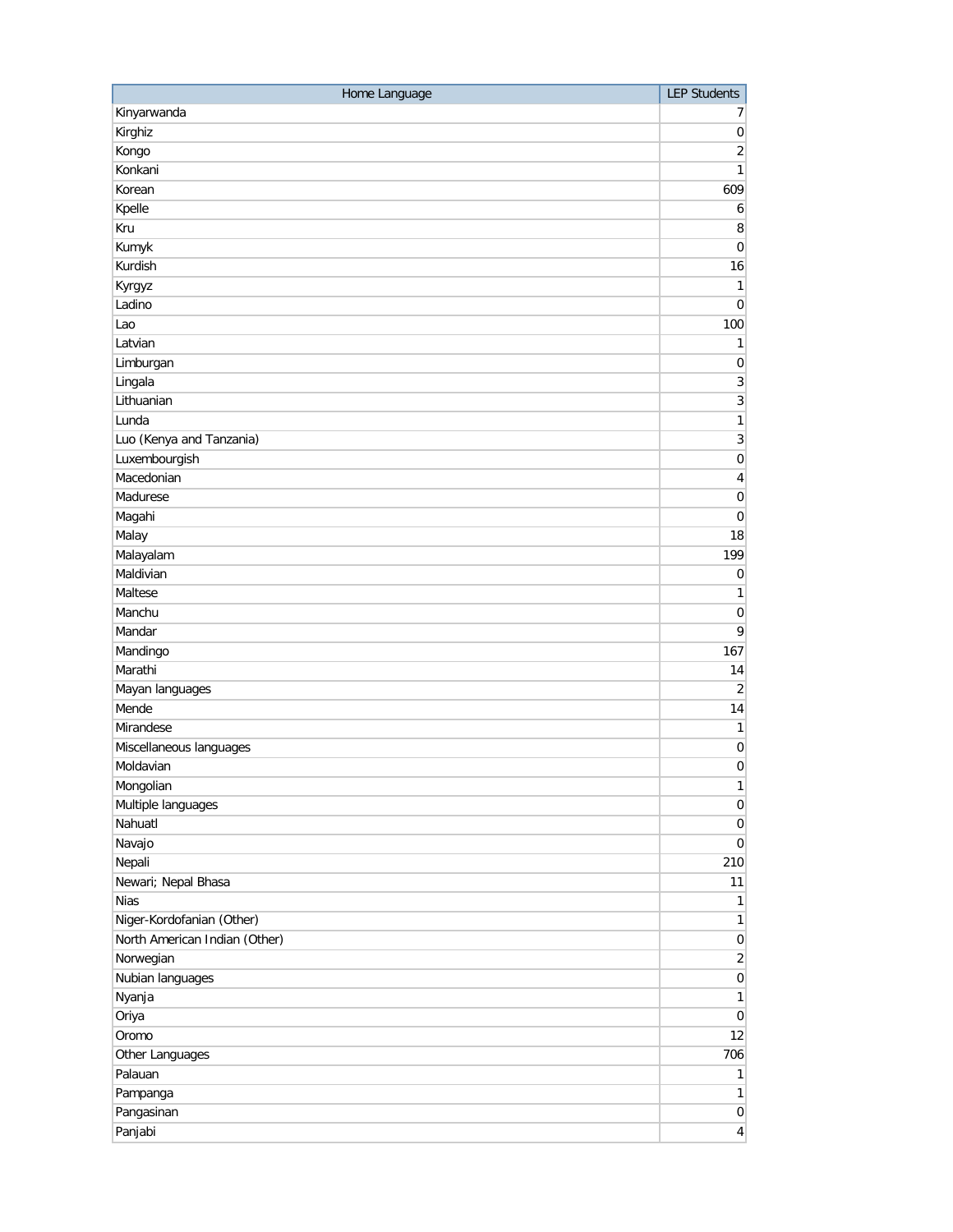| Home Language             | <b>LEP Students</b> |
|---------------------------|---------------------|
| Papiamento                | 0                   |
| Pashto                    | 8                   |
| Persian                   | 65                  |
| Persian, Old (ca.600-400) | $\sqrt{2}$          |
| Philippine (Other)        | 13                  |
| Pilipino                  | 3                   |
| Polish                    | 146                 |
| Portuguese                | 210                 |
| Punjabi                   | 162                 |
| Pushto                    | 105                 |
| Quechua                   | 1                   |
| Romanian                  | 53                  |
| Romany                    | $\mathbf 0$         |
| Rundi                     | 8                   |
| Russian                   | 907                 |
| Samaritan Aramaic         | 1                   |
| Samoan                    | 1                   |
| Sandawe                   | $\mathbf 0$         |
| Serbian                   | 12                  |
| Shona                     | $\sqrt{3}$          |
| Sign languages            | $\overline{c}$      |
| Sindhi                    | $\overline{5}$      |
| Sinhala                   | $\mathbf{1}$        |
| Sinhalese                 | $\pmb{0}$           |
| Sino-Tibetan (Other)      | $\boldsymbol{0}$    |
| Slavic (Other)            | $\boldsymbol{0}$    |
| Slovak                    | 13                  |
| Slovenian                 | 1                   |
| Sogdian                   | $\mathbf{1}$        |
| Somali                    | 128                 |
| Soninke                   | 1                   |
| Sotho, Northern           | 1                   |
| Sotho, Southern           | $\overline{2}$      |
| Southern Sami             | 0                   |
| Spanish                   | 26,491              |
| Sukuma                    | $\overline{0}$      |
| Sumerian                  | $\overline{0}$      |
| Sundanese                 | $\overline{2}$      |
| Susu                      | $\overline{0}$      |
| Swahili                   | 95                  |
| Swati                     | $\mathbf{1}$        |
| Swedish                   | 23                  |
| Syriac                    | $\overline{3}$      |
| Tagalog                   | 123                 |
| Tahitian                  | $\mathbf{1}$        |
| Tai (Other)               | $\overline{3}$      |
| Tajik                     | $\vert 0 \vert$     |
| Tamashek                  | $\overline{3}$      |
| Tamil                     | 34                  |
| Telugu                    | 63                  |
| Thai                      | 39                  |
| Tibetan                   | 13                  |
| Tigrinya                  | 26                  |
| Timne                     | $\overline{2}$      |
|                           |                     |